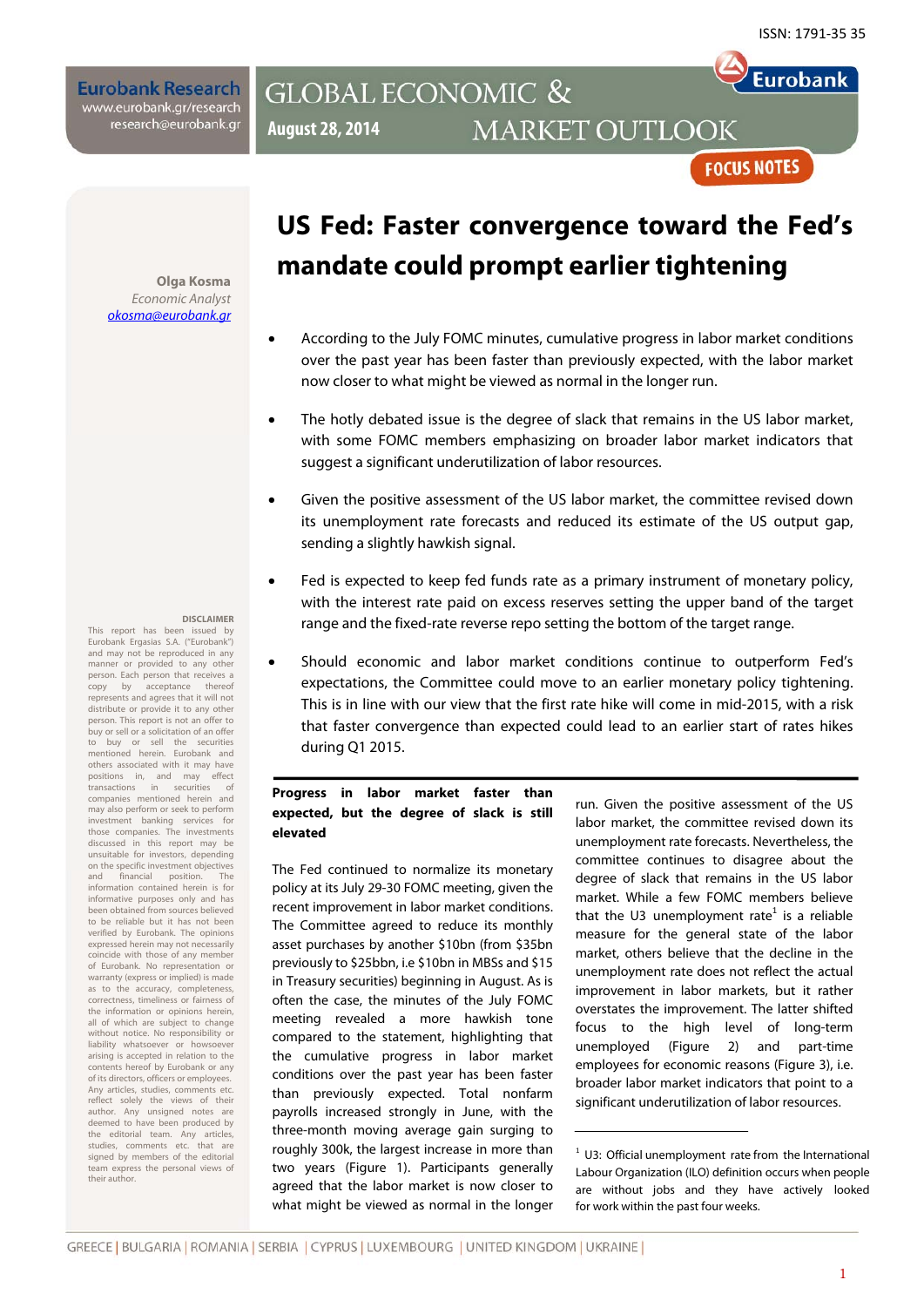## Eurobank Research GLOBAL ECONOMIC & MARKET OUTLOOK

August 28, 2014



Source: Bureau of Labor Statistics (BLS)

**Figure 2** 

#### **US: Huge number of unemployed for 27 weeks or longer**



Source: Bureau of Labor Statistics (BLS)

#### **Lower output gap sends a rather hawkish signal**

Disappointing GDP growth in the first half of the year is expected to be followed by a rebound in the second half, given the waning fiscal drag, easier credit standards, a pickup in consumer and business optimism and a rebound in foreign economic activity. The slowdown of economic activity in the first half of the year, in combination with the outperformance of the US labor market, led the Fed to give a rather hawkish signal by reducing its estimate for the size of the output gap, as it actually lowered its potential output growth by more than it lowered its GDP growth forecast in the following quarters. On the inflation front, the committee revised modestly higher its near-term outlook for inflation, with stable longer-term inflation expectations. In line with the June projection, inflation is projected to remain below the Fed's longerrun goal of 2.0% for several years.



Source: Bureau of Labor Statistics (BLS)

#### **Fed's exit strategy**

Both June and July FOMC minutes revealed extensive discussions by Fed officials of aspects of the exit strategy. Most Committee members prefer to keep the fed funds rate as a primary instrument of monetary policy stance in order to keep the frame of the financial industry and not to reshape it in ways that would be difficult to anticipate, providing a target range at least at the early stages of the normalization process. Hence, the current target range of 0-0.25 basis points for the federal funds rate will be continued, with the first rate hike moving to a target range of 0.25-0.50 basis points.

Furthermore, most FOMC participants believe that the interest rate paid on excess reserves (IOER) should play a key role in the Fed's exit strategy, setting the upper band of target range. The Federal Reserve started to pay interest on reserve balances held by depository institutions in October 2008, and this interest rate has been equal to 0.25 basis points since then. Theoretically, the actual federal funds rate should never trade below the interest rate paid on excess reserves, as holders of reserve balances should always prefer holding their reserves at the Fed so as to receive 0.25% than lending them to another institution for less than 0.25%. However, in practice the actual federal funds rate has been slightly below 0.25% since December 2008, partly because some non-banks (i.e. Government-Sponsored Enterprises-GSEs) who do not get interest from the Fed are willing to lend below the floor  $2$ .

**FOCUS NOTES** 



 $2$  See Labonte M., (2014), Federal Reserve: Unconventional Monetary Policy Options, Congressional Research Service, February 6.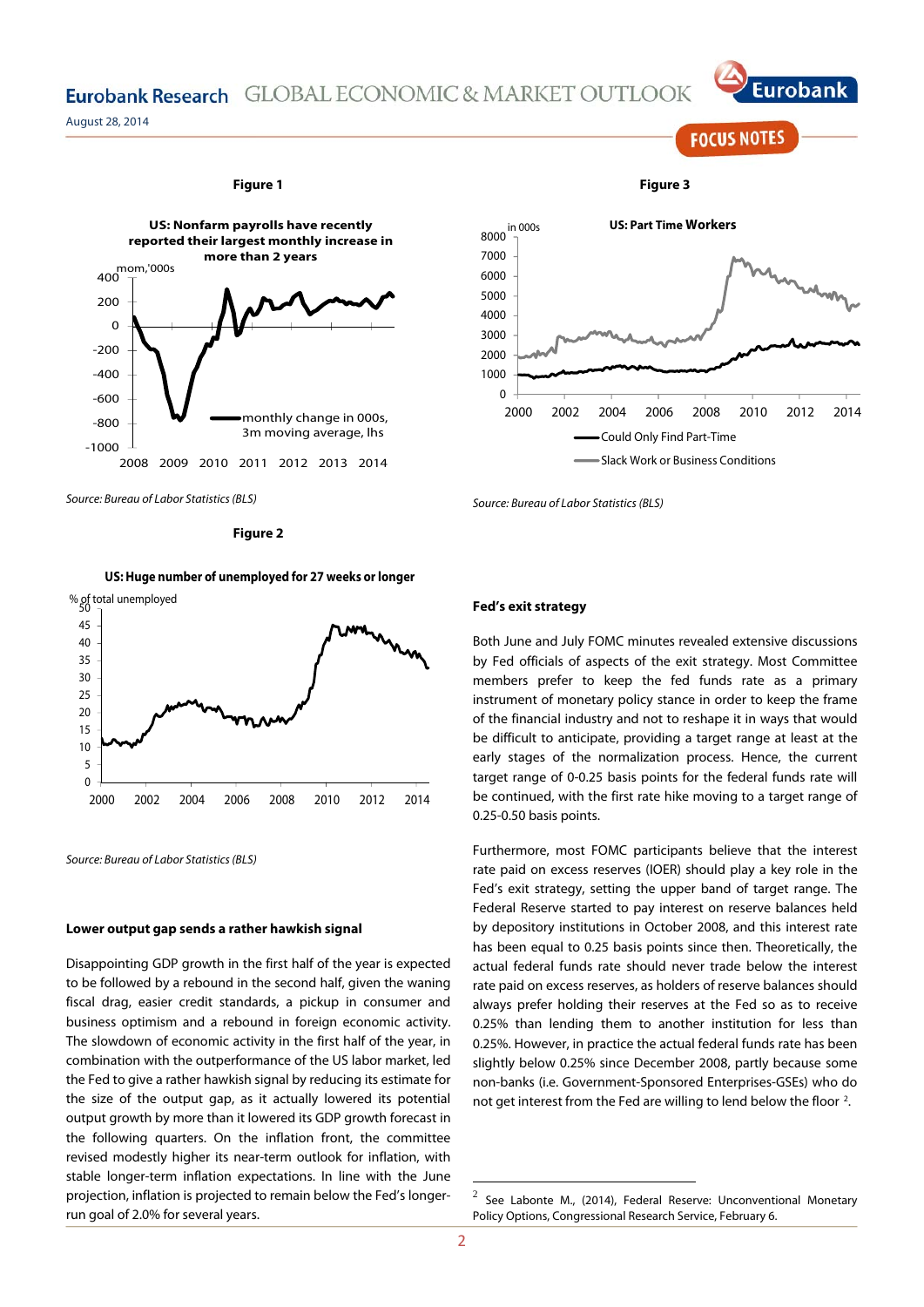Eurobank Research GLOBAL ECONOMIC & MARKET OUTLOOK



**FOCUS NOTES** 

August 28, 2014

In addition, the fixed-rate reverse repo (RRP) could also have a supporting role in Fed's exit process. A reverse repurchase agreement is a security's purchase with an agreement to resell it at a higher price at a specific future date. The transaction is economically equivalent to a loan made to the Federal Reserve by a financial institution on a collateralized basis. Chair Yellen referred to the RRP facility as a "back-up tool" in her semi-annual monetary policy testimony before the Senate. Most FOMC participants agreed that the bottom of the target range for the fed funds rate could be the overnight fixed-rate RRP facility. The Fed currently pays a counterparty 5 basis points to borrow cash overnight, with a security actually serving as collateral, and this is actually the floor on repo rates. Indeed, if repo rates decline below the Fed's rate on reverse repo facility, a primary lender could theoretically borrow in repo and place the money at the Fed facility, earning a zero risk profit. This arbitrary process tends to push reverse repo rates closer to the fed floor. The reverse repo facility would probably have a temporary role until Fed's balance sheet and excess reserves decline to a level whereby the Committee can control the fed funds rate without the use of overnight RRP facility as a floor for its rate guidance. Maintaining a relatively wide spread between IOER and the RRP facility rates near or above the current level of 20bp might be appropriate. Otherwise, there is a risk that in times of financial stress, the facility's counterparties could shift investments toward the facility instead of financial and nonfinancial corporations, increasing the Fed's role in financial intermediation and possibly causing funding disruptions. Some participants expressed their view that the overnight RRP rate should be set lower than the floor of the target range so as to further deter dealers from using the facility. Nevertheless, many FOMC members highlighted that such a move could cause insufficient control over the level of money market rates, causing confusion about the likely path of fed funds rates or uncertainty about the Fed's ability to implement monetary policy in an effective way.

 In terms of the ordering of Fed's exit strategy, most FOMC participants are in favor of removing the reinvestment of maturing Treasury securities and MBS after the first rate hike, using a rather smooth process for Fed's balance sheet decline. For example, the Fed could reinvest some maturing securities in cases of large maturities, so as not to generate disruptions to the US financial market. New York Fed President Dudley, San Francisco Fed President Williams and Boston President Rosengren have expressed publicly their view for a later end to reinvestment a few months ago, and this view has found widespread support among FOMC participants.

#### **Conclusion**

All in all, FOMC participants consider the data up to date as confirming their expectations for continued moderate economic growth. Economic conditions seem to converge to the Fed's dual mandate of employment and inflation, with the unemployment rate having declined to 6.2% and inflation moving back to the Fed's 2.0% objective. Should economic acceleration and labor market improvement continue to outperform Fed's expectations, then according to the latest FOMC minutes the Fed could move to an earlier tightening of its monetary policy. This is in line with our view that the asset purchase program will conclude in October 2014 and the first rate hike will come at the end of the second quarter of 2015, with a risk of an earlier start of rates hikes during the first quarter of the following year.